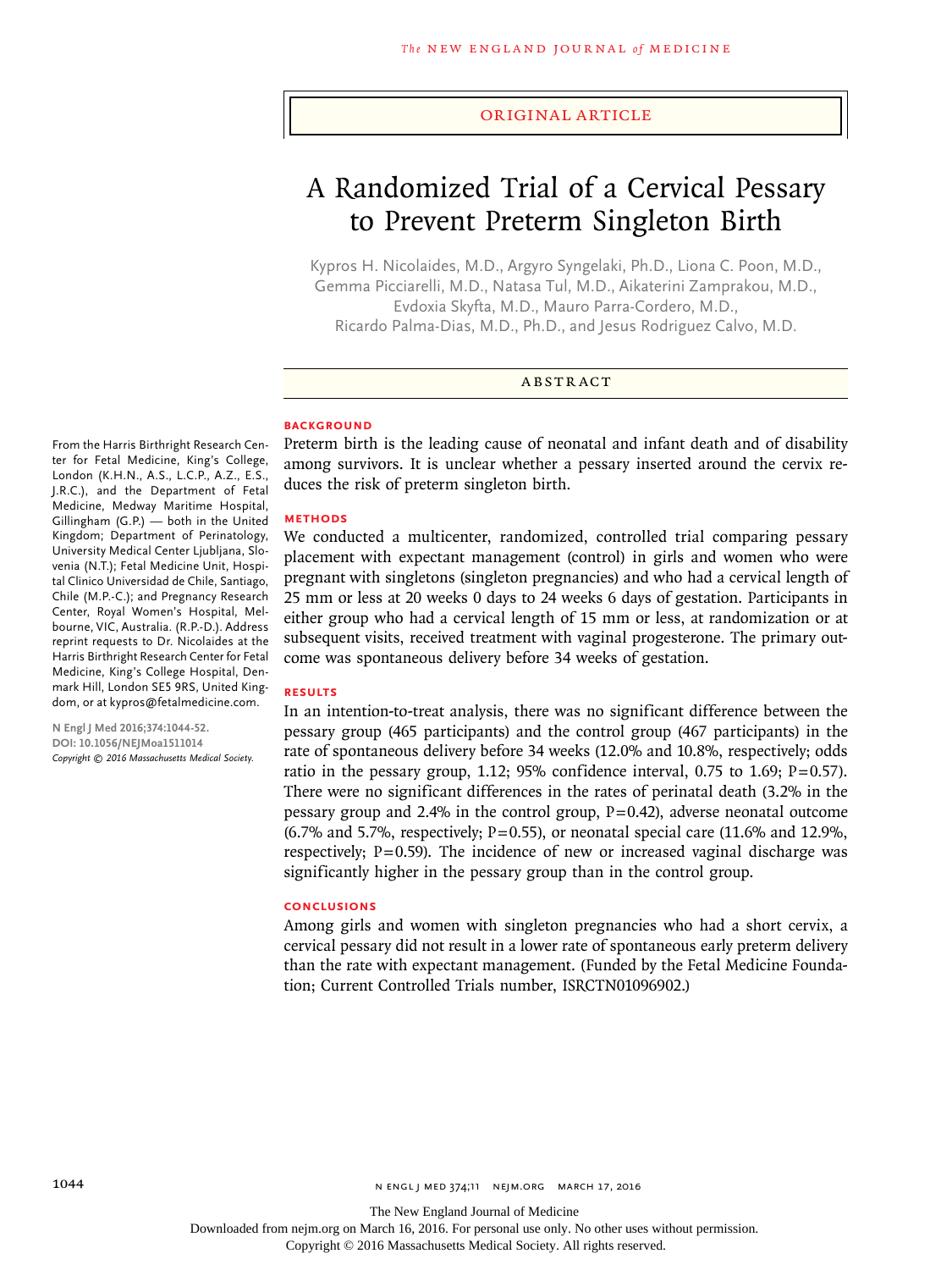**PALETERM BIRTH IS RESPONSIBLE FOR**<br>more than 70% of all neonatal and infant<br>deaths.<sup>1</sup> In addition, the risk of cerebral<br>palsy among children born preterm is 10 times reterm birth is responsible for more than 70% of all neonatal and infant deaths.1 In addition, the risk of cerebral as high as that among those born at term.<sup>2</sup> The risks of perinatal death and illness are inversely related to gestational age at delivery.<sup>1,3,4</sup> The risk of preterm birth is inversely related to cervical length as measured by ultrasonography at midgestation.5,6 Randomized, controlled trials involving women who were pregnant with singletons (singleton pregnancies) and who had a short cervical length have shown that the prophylactic use of progesterone results in a significantly lower rate of preterm delivery and neonatal death than the rate with placebo.<sup>7-10</sup> Meta-analyses of trials of cervical cerclage in women with singleton pregnancies who had a short cervix have not shown a significantly lower rate of preterm delivery overall than the rate with no cerclage, although they have shown benefit in the subgroup of women who had a previous preterm delivery.<sup>11,12</sup>

An alternative approach for the prevention of preterm birth is the transvaginal placement of a silicone pessary around the cervix; this device is thought to support the cervix and change its direction toward the sacrum, thereby reducing the direct pressure from the uterine contents on the cervical canal.<sup>13,14</sup> Two randomized trials involving women with singleton pregnancies who had a short cervix, both of which were published after the start of the current trial, provided contradictory results regarding the effect of a pessary on the rate of spontaneous delivery before 34 weeks; in one trial, involving 380 women, the rate of this outcome was significantly lower with a pessary than with no pessary  $(6\%$  vs. 27%),<sup>15</sup> but in the second trial, involving 108 women, there was no significant effect (9.4% and 5.5%, respectively).16

We performed this trial to test the hypothesis that among girls and women with singleton pregnancies who have a short cervix, the insertion of a cervical pessary would result in a lower rate of spontaneous delivery before 34 weeks of gestation than the rate with expectant management.

#### **METHODS**

#### **Trial Design and Participants**

This was an open-label, randomized trial comparing pessary placement with expectant management (control) in girls and women with singleton pregnancies. We conducted the trial at 16 maternity hospitals in England, Slovenia, Portugal, Chile, Australia, Italy, Albania, Germany, and Belgium. All females 16 years of age or older who were pregnant with singletons, who underwent routine ultrasonographic examination at 20 weeks 0 days to 24 weeks 6 days of gestation, and who were found to have a cervical length of 25 mm or less were eligible for the trial. Exclusion criteria were a maternal age of less than 16 years, fetal death, major fetal defect, cervical cerclage in situ, painful regular uterine contractions, and ruptured membranes diagnosed before randomization. All participants in the trial provided written informed consent. The trial was approved by the National Research Ethics Committee in the United Kingdom and by the local ethics committee at each participating hospital.



*A Quick Take is available at NEJM.org*

Neither the trial sponsor (the Fetal Medicine Foundation) nor the company that makes the pessary had any role in the design of the trial, the collection, analysis, or interpretation of the data, or the writing of the manuscript. The first author takes responsibility for the accuracy and completeness of the data and for the fidelity of the trial and this report to the protocol, available with the full text of this article at NEJM.org.

#### **Randomization**

Participants were randomly assigned in a 1:1 ratio to either the pessary group or the control group, with the use of a Web-based application. In the random-sequence generation, there were no restrictions, such as block size or stratification according to site. At each center, those who agreed to participate in the trial were registered with a central computer program, which then instructed the operator as to whether the participant should receive a cervical pessary or the pregnancy should be managed expectantly. Consequently, the trial personnel had no role in the random assignment.

#### **Procedures**

Gestational age was determined from the measurement of fetal crown–rump length at 11 to 13 weeks.17 Cervical length was measured by transvaginal ultrasonographic examination at 20 to 24 weeks as described previously, $18$  by operators with certification of competence in the technique (Fetal Medicine Foundation Certificate of Competence in Cervical Assessment).

The New England Journal of Medicine

Downloaded from nejm.org on March 16, 2016. For personal use only. No other uses without permission.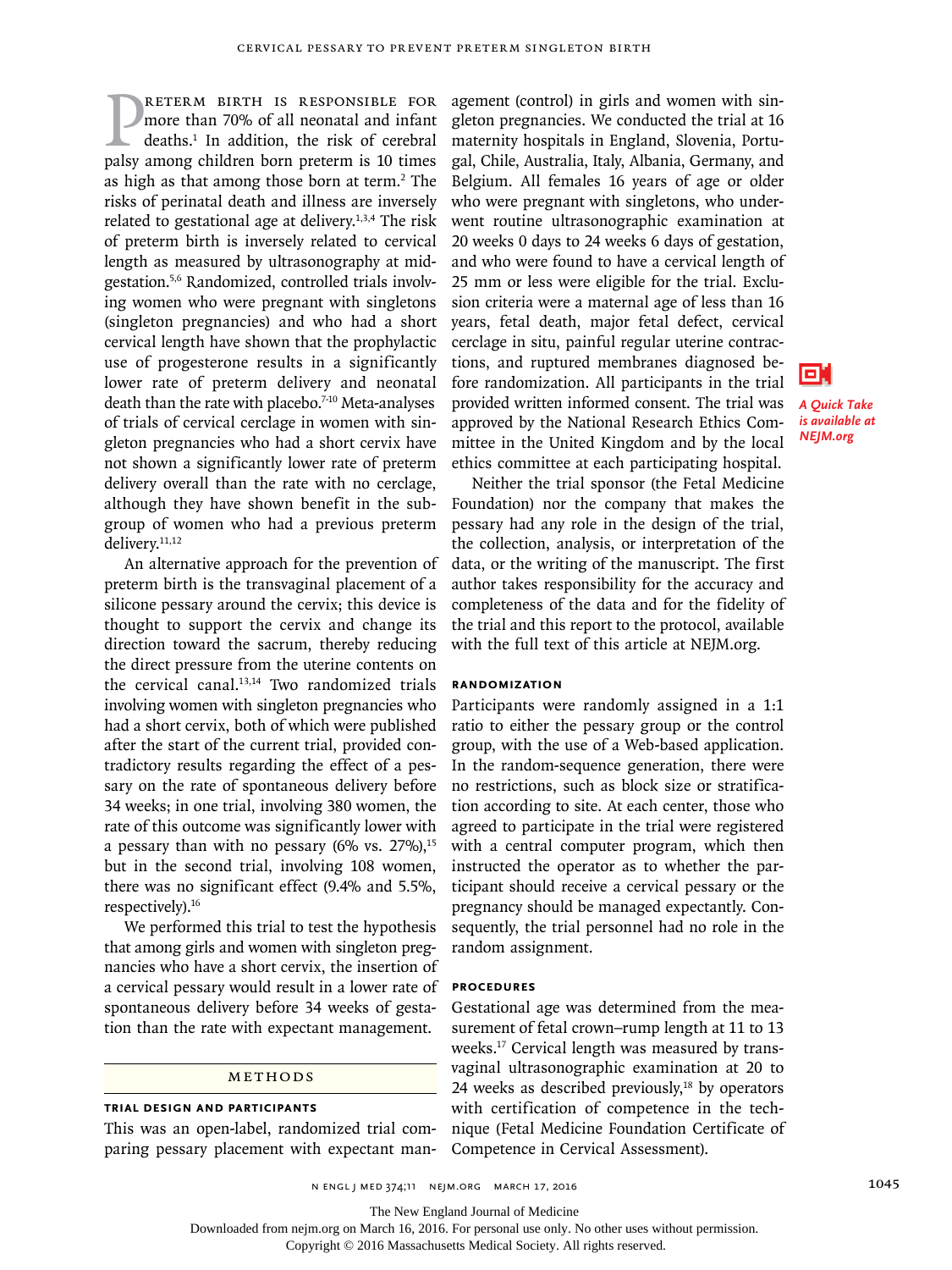At randomization, participants underwent a speculum examination, and a high vaginal swab was obtained for bacteriologic examination; if the results showed infection, appropriate antibiotic therapy was given. A pessary certified by European Conformity (CE0482, MED/CERT ISO 9003/ EN 46003; Dr. Arabin, Witten, Germany) was inserted through the vagina with the woman in the recumbent position and was placed upward around the cervix.<sup>13,15</sup> The research-team members who inserted the pessaries had received practical training in the placement of the device.

Participants in the control group received the same obstetrical care as those in the pessary group. All the participants had follow-up visits every 4 weeks until 34 weeks of gestation for ultrasonographic measurement of cervical length, assessment of adverse events, and collection of vaginal swabs. If after 26 weeks the cervical length was less than 10 mm, glucocorticoids were administered for fetal lung maturation. At the time of randomization, the participants were informed that increased vaginal discharge was a possible symptom related to insertion of the pessary. At each follow-up visit, we asked the participants in both groups whether they had noted an increase in the severity or frequency of vaginal discharge and whether any other symptoms had developed since the beginning of treatment. If bacterial culture showed pathogenic results, the appropriate antibiotic therapy was given without removal of the pessary. Participants in either group who had a cervical length of 15 mm or less at randomization or at subsequent visits were given capsules containing natural progesterone (200 mg) and were instructed to introduce one capsule into the vagina before going to sleep every night up to 33 weeks 6 days of gestation.<sup>7</sup>

The cervical pessary was removed by vaginal examination at 37 weeks of gestation in asymptomatic participants. Earlier removal was undertaken in the following circumstances: medically indicated induction of labor or elective cesarean section; preterm labor, prelabor rupture of membranes, or active vaginal bleeding; or at the participant's request.

Quality control of screening, handling of data, and verification of adherence to protocols at the various centers were performed by the trial coordinators. Data on pregnancy outcomes were obtained from hospital maternity records or the participants' general medical practitioners. The

records of all participants who delivered before 34 weeks of gestation were examined to determine whether the birth was medically indicated or spontaneous. Spontaneous births included those with spontaneous onset of labor and those with rupture of membranes before labor.

#### **Outcome Measures**

The primary outcome was spontaneous delivery before 34 weeks (238 days) of gestation. Secondary outcome measures were birth weight (mean, <2.5 kg and <1.5 kg), perinatal (fetal or neonatal) death, a composite of major adverse events in the neonate before discharge from the hospital (any grade of intraventricular hemorrhage, the respiratory distress syndrome, any retinopathy of prematurity, or necrotizing enterocolitis), a composite of indicators of neonatal special care (admission to the neonatal intensive care unit, mechanical ventilation, phototherapy, treatment for proven or suspected sepsis, or blood transfusion), and major maternal complication attributable to the pessary (maternal death, serious cervical or vaginal trauma, or chorioamnionitis).

## **Statistical Analysis**

The trial was one of two randomized trials that used essentially the same protocol: one involving participants with singleton pregnancies who had a short cervix and the other involving participants with twin pregnancies, irrespective of cervical length. Calculation of the sample size assumed a logistic-regression analysis of the probability of spontaneous delivery before 34 weeks. After adjusting for the effect of cervical length, on the assumption that the pessary would have an effect equivalent to an odds ratio of 0.5, we calculated that enrollment of 1600 participants with singleton pregnancies would give the study a power of 85% to show a treatment effect at a two-sided alpha level of 5%. In the computer simulations for the singletonpregnancy trial, it was assumed that 7% of the participants would have a cervical length of 1 to 10 mm, 7% would have a cervical length of 11 to 15 mm, and 86% would have a cervical length of 16 to 25 mm and that the risks of spontaneous delivery before 34 weeks in the control group would be 44%, 23%, and 3.6%, respectively, with an overall rate of 6%; these values were obtained from our unpublished research involving more than 50,000 pregnant women.

Enrollment in the singleton-pregnancy trial

The New England Journal of Medicine

Downloaded from nejm.org on March 16, 2016. For personal use only. No other uses without permission.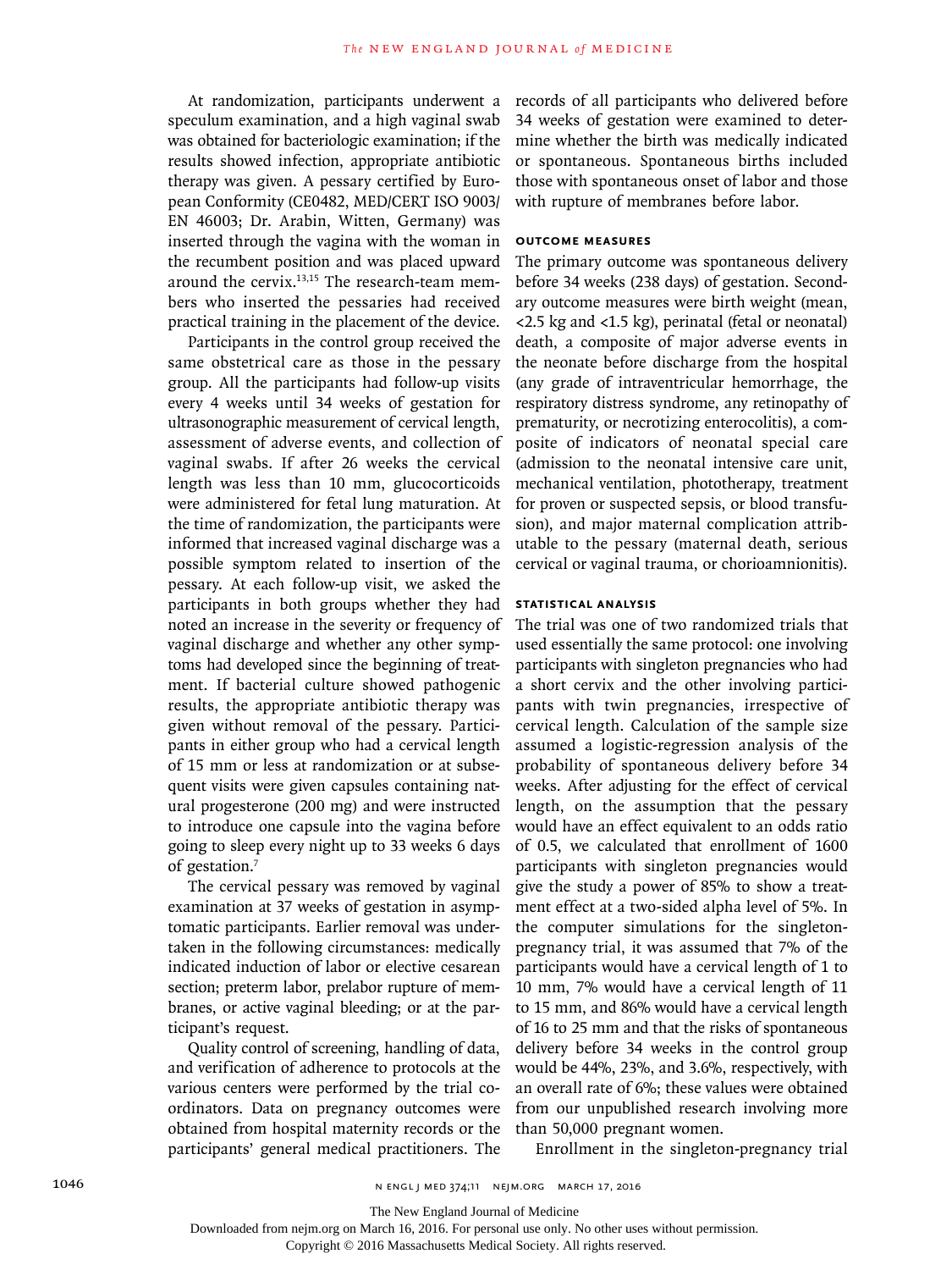was lower than expected and declined after completion of the twin-pregnancy trial, which showed no significant benefit from placement of a cervical pessary.19 The trial was therefore terminated after recruitment of 935 participants.

Statistical analyses were performed on an intention-to-treat basis, and no interim analyses were performed. Baseline data for the pessary group and the control group were summarized with the use of medians and interquartile ranges. Comparisons between groups were performed with the use of the Mann–Whitney U test. Univariate comparisons of dichotomous data were performed with the use of Fisher's exact test. The risk of spontaneous delivery before 34 weeks was quantified as the odds ratio and 95% confidence interval and was assessed with the use of Kaplan–Meier analysis, $20,21$  in which gestational age was the time scale, spontaneous delivery was the event, and elective deliveries were excluded. All the participants were considered to be no longer at risk for the event at the start of the 34th week. Hazard ratios were estimated.<sup>22</sup> Time-

to-event curves were compared with the use of a log-rank test. Cox regression analysis was used to analyze the association of cervical length, participating center, obstetrical history, progesterone use, and antibiotic treatment with the effect of a cervical pessary on spontaneous delivery before 34 weeks. Post hoc subgroup analyses were performed to examine the effect of a cervical pessary according to progesterone therapy (yes vs. no), antibiotic therapy (yes vs. no), obstetrical history (nulliparous vs. parous with previous delivery at <37 weeks vs. parous with previous delivery at ≥37 weeks), and country of participating center (England vs. other countries). The statistical software packages SPSS (version 22.0) and Medcalc were used for all data analyses.

## **RESULTS**

## **Trial Population**

A total of 935 of the 1829 eligible pregnant girls and women agreed to take part in the trial (Fig. 1). The participants were recruited during



The New England Journal of Medicine

Downloaded from nejm.org on March 16, 2016. For personal use only. No other uses without permission.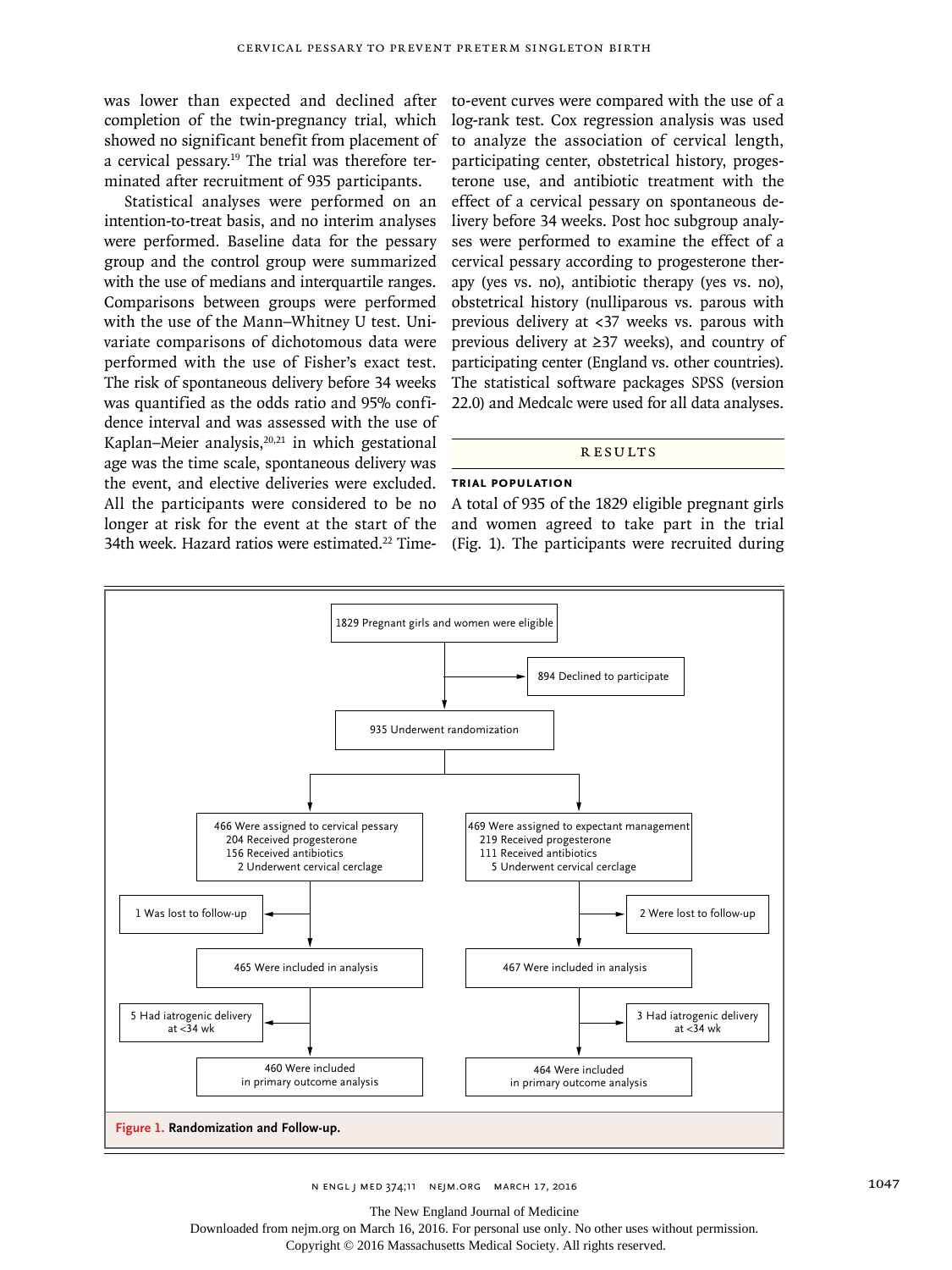| Table 1. Characteristics of the Trial Participants.* |               |                                            |  |  |
|------------------------------------------------------|---------------|--------------------------------------------|--|--|
| Characteristic                                       | $(N = 465)$   | Pessary Group Control Group<br>$(N = 467)$ |  |  |
| $Age - yr$                                           |               |                                            |  |  |
| Median                                               | 30.1          | 29.5                                       |  |  |
| <b>IQR</b>                                           | $26.0 - 34.2$ | $25.4 - 34.1$                              |  |  |
| Weight - kg                                          |               |                                            |  |  |
| Median                                               | 64.0          | 64.0                                       |  |  |
| <b>IQR</b>                                           | 57.0-74.0     | 56.0-77.0                                  |  |  |
| $Height - cm$                                        |               |                                            |  |  |
| Median                                               | 165           | 164                                        |  |  |
| <b>IQR</b>                                           | 160-170       | 160-169                                    |  |  |
| Race or ethnic group - no. (%) $\dagger$             |               |                                            |  |  |
| White                                                | 297 (63.9)    | 317 (67.9)                                 |  |  |
| Black                                                | 134 (28.8)    | 123 (26.3)                                 |  |  |
| South Asian                                          | 19(4.1)       | 17(3.6)                                    |  |  |
| East Asian                                           | 3(0.6)        | 3(0.6)                                     |  |  |
| Mixed                                                | 12(2.6)       | 7(1.5)                                     |  |  |
| Obstetrical history - no. (%)                        |               |                                            |  |  |
| <b>Nulliparous</b>                                   | 248 (53.3)    | 257 (55.0)                                 |  |  |
| Parous                                               | 217(46.7)     | 210 (45.0)                                 |  |  |
| Delivery at <37 wk                                   | 70(15.1)      | 84 (18.0)                                  |  |  |
| Delivery at ≥37 wk                                   | 147 (31.6)    | 126 (27.0)                                 |  |  |
| Conception - no. (%)                                 |               |                                            |  |  |
| Natural                                              | 450 (96.8)    | 446 (95.5)                                 |  |  |
| Assisted by use of ovulation drugs                   | 5(1.1)        | 7(1.5)                                     |  |  |
| In vitro fertilization                               | 10(2.2)       | 14 (3.0)                                   |  |  |
| Cigarette smoker - no. (%)                           | 61(13.1)      | 68 (14.6)                                  |  |  |
| Previous cervical surgery - no. (%)                  |               |                                            |  |  |
| Loop excision of transformation zone                 | 50(10.8)      | 59 (12.6)                                  |  |  |
| Cone biopsy                                          | 24(5.2)       | 26(5.6)                                    |  |  |
| Gestation at randomization - wk                      |               |                                            |  |  |
| Median                                               | 23.4          | 23.6                                       |  |  |
| <b>IQR</b>                                           | $22.6 - 24.3$ | $22.7 - 24.4$                              |  |  |
| Cervical length at randomization                     |               |                                            |  |  |
| Median (IQR) - mm                                    | $20(14-22)$   | $20(15-22)$                                |  |  |
| ≤15 mm — no. (%)                                     | 143 (30.8)    | 130 (27.8)                                 |  |  |
| Additional therapy - no. (%)                         |               |                                            |  |  |
| Progesterone                                         | 204 (43.9)    | 219 (46.9)                                 |  |  |
| At randomization                                     | 165 (35.5)    | 161 (34.5)                                 |  |  |
| At follow-up visits                                  | 39 (8.4)      | 58 (12.4)                                  |  |  |
| Cervical cerclage for cervical shortening            | 2(0.4)        | 5(1.1)                                     |  |  |
| Antibiotics for positive vaginal swabs               |               |                                            |  |  |
| At any visit                                         | 156 (33.5)    | 111(23.8)                                  |  |  |
| At randomization                                     | 95 (20.4)     | 69 (14.8)                                  |  |  |
| At follow-up visits                                  | 96 (20.6)     | 64 (13.7)                                  |  |  |

\* There were no significant differences between the two groups. IQR denotes interquartile range.

† Race and ethnic group were self-reported.

the period from September 2008 through January 2013. There were 746 participants from England and 189 from other countries. Additional therapy included vaginal progesterone therapy in 423 participants because of short cervical length at recruitment or subsequent visits, antibiotics in 267 participants because of positive cultures of vaginal swabs at recruitment or subsequent visits, and cervical cerclage in 7 participants (including 2 participants in the pessary group, after removal of the pessary) because of a very short cervix. There were no significant differences between the pessary group and the control group in the baseline characteristics shown in Table 1, including the frequency of use of additional therapies.

## **Outcomes**

Spontaneous delivery before 34 weeks of gestation occurred in 55 participants (12.0%) in the pessary group and in 50 participants (10.8%) in the control group (odds ratio in the pessary group, 1.12; 95% confidence interval [CI], 0.75 to 1.69;  $P=0.57$ ) (Table 2). The cumulative percentage of participants who did not give birth spontaneously before 34 weeks did not differ significantly between the two groups (hazard ratio in the pessary group, 1.13; 95% CI, 0.77 to 1.65;  $P=0.54$ ) (Fig. 2). The results were materially unchanged when iatrogenic births were included and were similar in an analysis that was adjusted for cervical length, participating center, obstetrical history, progesterone use, and antibiotic treatment (odds ratio for spontaneous preterm delivery in the pessary group, 1.09; 95% CI, 0.73 to 1.61;  $P=0.68$ ). There were no significant between-group differences in the prespecified secondary outcomes of perinatal death, adverse neonatal event, and neonatal special care (Table 2).

In post hoc subgroup analyses, the risks of the primary outcome or secondary outcomes were not materially affected by status with respect to receipt of progesterone therapy, status with respect to receipt of antibiotics, parity, status with respect to previous preterm delivery, or trial site (England vs. elsewhere) (Tables S1 through S5 in the Supplementary Appendix, available at NEJM.org).

## **Adverse Events**

At recruitment to the trial, the pessary group had a higher rate than the control group of

The New England Journal of Medicine

Downloaded from nejm.org on March 16, 2016. For personal use only. No other uses without permission.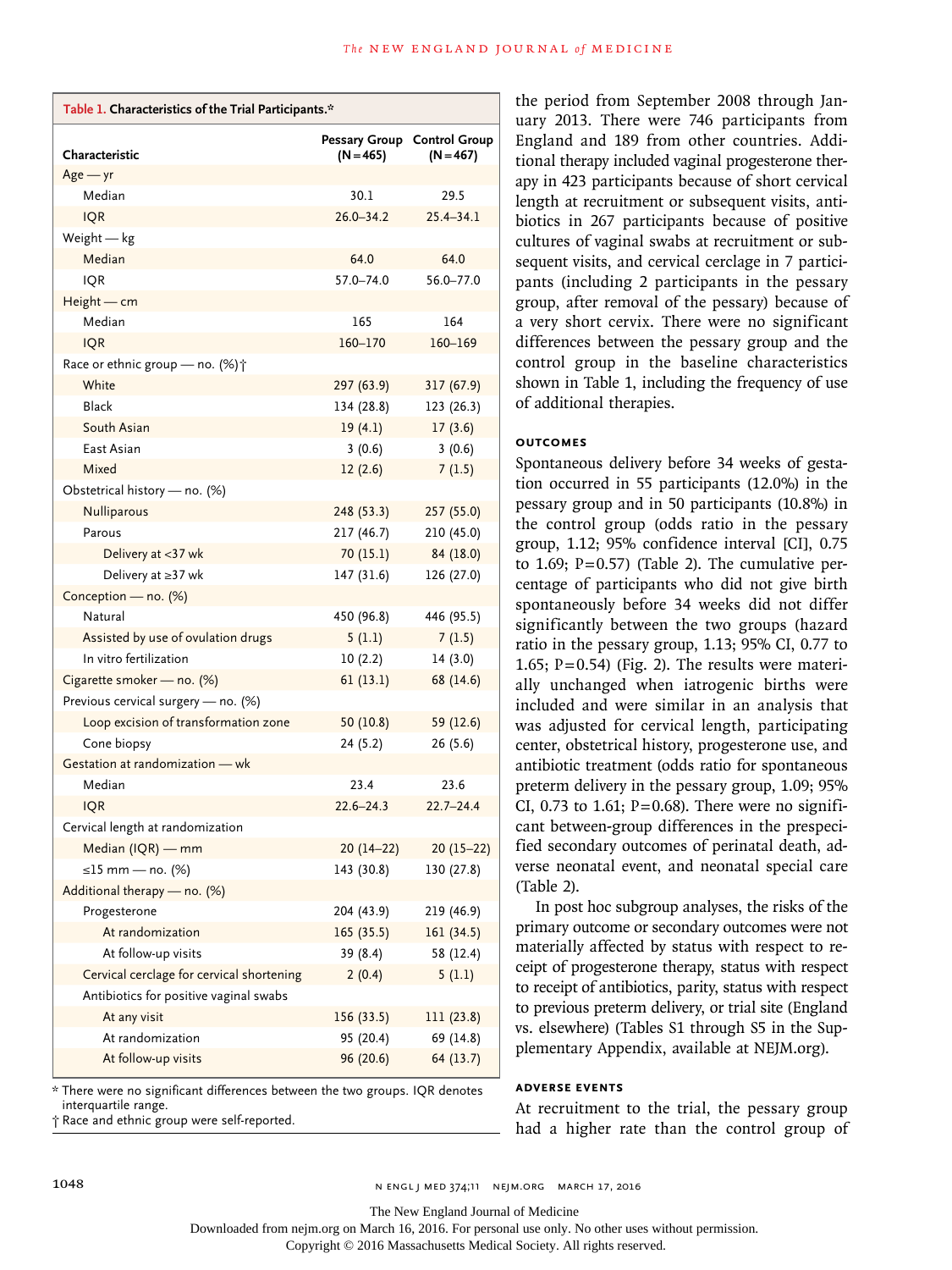| Table 2. Outcomes According to Trial Group.* |                      |                      |                               |         |  |
|----------------------------------------------|----------------------|----------------------|-------------------------------|---------|--|
| Outcome                                      | <b>Pessary Group</b> | <b>Control Group</b> | <b>Odds Ratio</b><br>(95% CI) | P Value |  |
| <b>Primary outcome</b>                       |                      |                      |                               |         |  |
| No. of participants included in analysis     | 460                  | 464                  |                               |         |  |
| Spontaneous delivery at <34 wk - no. (%)     | 55 (12.0)            | 50(10.8)             | $1.12(0.75 - 1.69)$           | 0.57    |  |
| Other outcome measures                       |                      |                      |                               |         |  |
| No. of participants included in analysis     | 465                  | 467                  |                               |         |  |
| Week of gestation at delivery                |                      |                      |                               | 0.40    |  |
| Median                                       | 38.9                 | 38.7                 |                               |         |  |
| <b>IQR</b>                                   | 37.0-40.0            | 37.1-39.9            |                               |         |  |
| Any delivery at $<$ 34 wk — no. (%)          | 60 (12.9)            | 53 $(11.3)$          | $1.16(0.78 - 1.72)$           | 0.47    |  |
| Any delivery at $<$ 32 wk — no. (%)          | 46 (9.9)             | 35(7.5)              | $1.36(0.86 - 2.15)$           | 0.20    |  |
| Any delivery at $<$ 30 wk — no. (%)          | 35(7.5)              | 28(6.0)              | $1.28(0.76 - 2.13)$           | 0.35    |  |
| Any delivery at $<$ 28 wk — no. (%)          | 25(5.4)              | 15(3.2)              | 1.71 (0.89-3.29)              | 0.11    |  |
| <b>Secondary outcomes</b>                    |                      |                      |                               |         |  |
| All fetuses or neonates                      |                      |                      |                               |         |  |
| Total no.                                    | 465                  | 467                  |                               |         |  |
| Birth weight                                 |                      |                      |                               |         |  |
| Mean $(IQR)$ - $g$                           | 3120 (2626-3462)     | 3130 (2760-3510)     |                               | 0.84    |  |
| $<$ 2500 g – no. (%)                         | 96 (20.6)            | 86 (18.4)            | $1.15(0.83 - 1.59)$           | 0.39    |  |
| $<$ 1500 g — no. (%)                         | 39(8.4)              | 28(6.0)              | $1.44(0.87 - 2.37)$           | 0.16    |  |
| Perinatal death - no. (%)                    | 15(3.2)              | 11(2.4)              | $1.38(0.63 - 3.04)$           | 0.42    |  |
| Fetal death                                  | 8(1.7)               | 5(1.1)               | $1.62(0.53 - 4.98)$           | 0.40    |  |
| Neonatal death                               | 7(1.5)               | 5(1.1)               | $1.41(0.45 - 4.48)$           | 0.56    |  |
| Termination of pregnancy                     | $\pmb{0}$            | 1(0.2)               | $0.33(0.01 - 8.22)$           | 0.50    |  |
| All survivors                                |                      |                      |                               |         |  |
| Total no.                                    | 450                  | 456                  |                               |         |  |
| Adverse neonatal event - no. (%) $\uparrow$  | 30(6.7)              | 26(5.7)              | $1.18(0.69 - 2.03)$           | 0.55    |  |
| Intraventricular hemorrhage                  | 9(2.0)               | 3(0.7)               | $3.08(0.83 - 11.46)$          | 0.09    |  |
| Respiratory distress syndrome                | 28 (6.2)             | 25(5.5)              | $1.14(0.66 - 1.99)$           | 0.64    |  |
| Retinopathy of prematurity                   | 5(1.1)               | 1(0.2)               | $5.11(0.59 - 43.93)$          | 0.14    |  |
| Necrotizing enterocolitis                    | 6(1.3)               | 3(0.7)               | $2.04(0.51 - 8.21)$           | 0.32    |  |
| Neonatal special care - no. (%) +            | 52(11.6)             | 59 (12.9)            | $0.88(0.59 - 1.31)$           | 0.59    |  |
| Admission to NICU                            | 40 (8.9)             | 34 (7.5)             | $1.21(0.75 - 1.95)$           | 0.43    |  |
| Mechanical ventilation                       | 40 (8.9)             | 33(7.2)              | $1.25(0.77 - 2.02)$           | 0.36    |  |
| Phototherapy                                 | 25(5.6)              | 38 (8.3)             | $0.65(0.38 - 1.09)$           | 0.10    |  |
| Treatment for sepsis                         | 27(6.0)              | 20(4.4)              | $1.39(0.77 - 2.52)$           | 0.28    |  |
| Blood transfusion                            | 9(2.0)               | 8(1.8)               | $1.14(0.44 - 2.99)$           | 0.79    |  |

\* CI denotes confidence interval, IQR interquartile range, and NICU neonatal intensive care unit.

† Percentages for adverse neonatal events and neonatal special care were calculated after cases of perinatal death were excluded.

N ENGL J MED 374;11 NEJM.ORG MARCH 17, 2016 1049

The New England Journal of Medicine

Downloaded from nejm.org on March 16, 2016. For personal use only. No other uses without permission.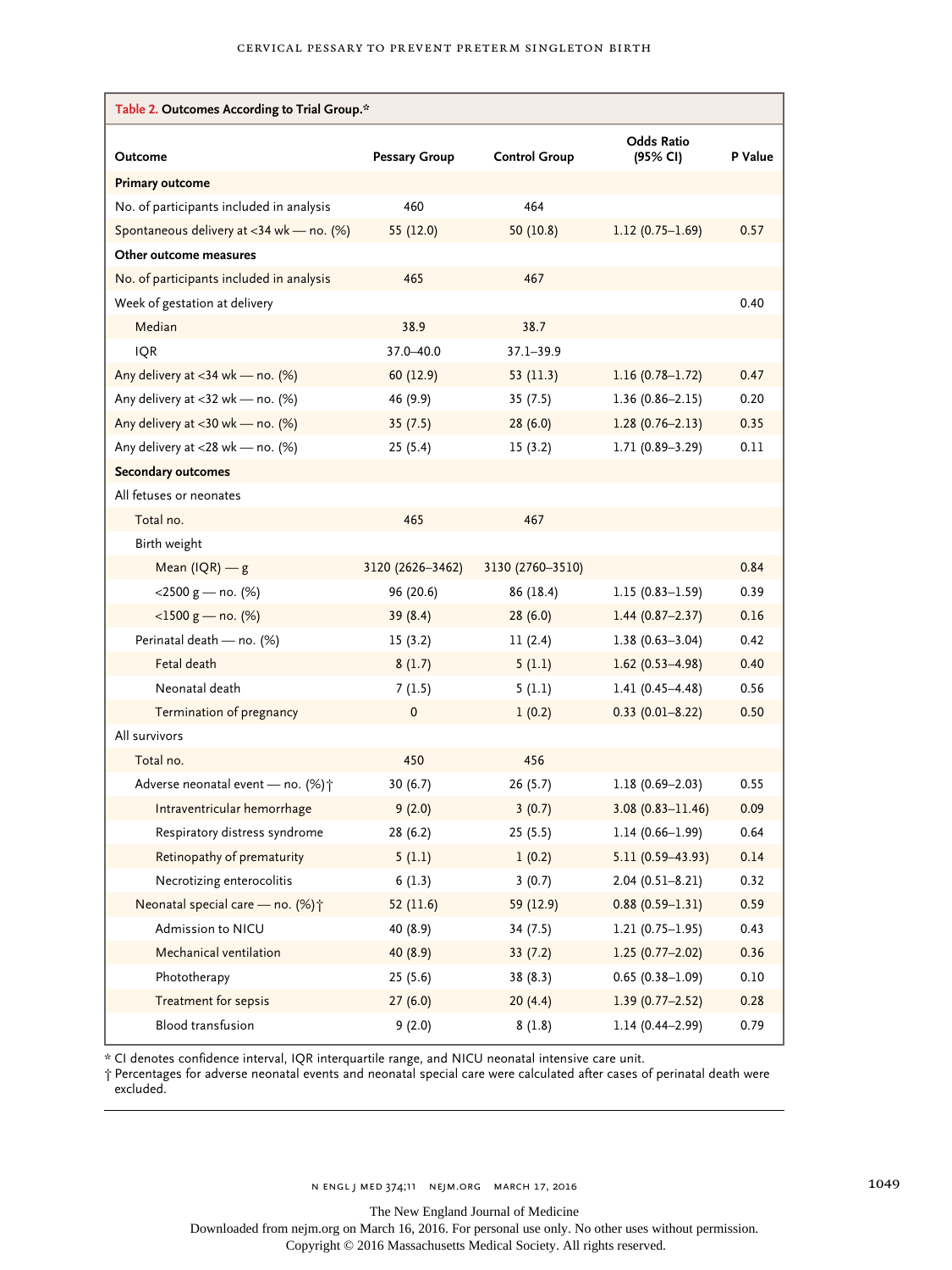

reported vaginal discharge (10.5% vs. 6.2%, P=0.02) but not pelvic discomfort (1.9% and 0.6%, respectively;  $P=0.14$ ). During follow-up, the pessary group had a higher rate than the control group of increased or new vaginal discharge (46.8% vs. 13.8%, P<0.001) and pelvic discomfort (11.4% vs. 3.4%, P<0.001) reported at any of the follow-up visits. Pathogens in the vaginal swabs, most commonly *Candida albicans*, group B streptococcus, or *Gardnerella vaginalis*, were found in a similar percentage of participants in the pessary group and the control group both at recruitment (28.6% and 25.8%, respectively;  $P=0.39$  and at any follow-up visit  $(31.4\%$  and  $30.0\%$ , respectively; P=0.75). Adverse events and the use of antibiotic therapy for participants with positive vaginal swabs are summarized in Tables S6 and S7 in the Supplementary Appendix. There were no cases of maternal death, serious vaginal trauma during insertion or removal of the pessary, or reported chorioamnionitis.

**Pessary Removal before 34 Weeks of Gestation** The pessary was removed before 34 weeks of gestation in 114 of the 465 participants (24.5%);

reasons for removal included iatrogenic delivery (6 participants), preterm labor (20), preterm labor or prelabor rupture of membranes (41), and participant request (47; 25 because of discomfort, 19 because of vaginal discharge, and 3 because of vaginal bleeding). After pessary removal, delivery before 34 weeks occurred in 55 of the 67 participants (82%) who had iatrogenic delivery, preterm labor, or prelabor rupture of membranes and in 5 of the 47 participants (11%) who had requested pessary removal. In the latter group, the rate of delivery before 34 weeks was consistent with the rate in the population as a whole.

# Discussion

The findings of this trial showed that among girls and women with singleton pregnancies who had a cervical length of 25 mm or less at 20 to 24 weeks of gestation, placement of a cervical pessary did not result in a lower rate of spontaneous early preterm delivery than the rate with expectant management. Pessary placement also did not affect the rates of perinatal death, adverse neonatal outcomes, or the need for neonatal special care.

The pessary had an acceptable side-effect profile in most participants; only 10% requested that it be removed before 34 weeks of gestation, and in this group the rate of spontaneous early preterm delivery was similar to that in the total group treated with pessary placement. Although the rate of new or increased vaginal discharge was more than three times as high in the pessary group as in the control group, rates of cervicovaginal infection did not differ significantly between the groups.

There are several potential limitations to this trial. First, only 935 participants (58%) of the originally planned 1600 underwent randomization; however, the recruited number is considerably higher than the 380 and 108 participants in the two previous randomized trials of pessary placement in women with singleton pregnancies who were at increased risk for preterm delivery.15,16 Second, the observed distribution of cervical lengths differed from that used for the power calculations (29% and 71% for respective lengths of 1 to 15 mm and 16 to 25 mm, rather than the expected 14% and 86%); correspondingly, the observed rate of spontaneous delivery before 34 weeks was 11%, rather than the expected 6%. This was probably explained by bias to participa-

The New England Journal of Medicine

Downloaded from nejm.org on March 16, 2016. For personal use only. No other uses without permission.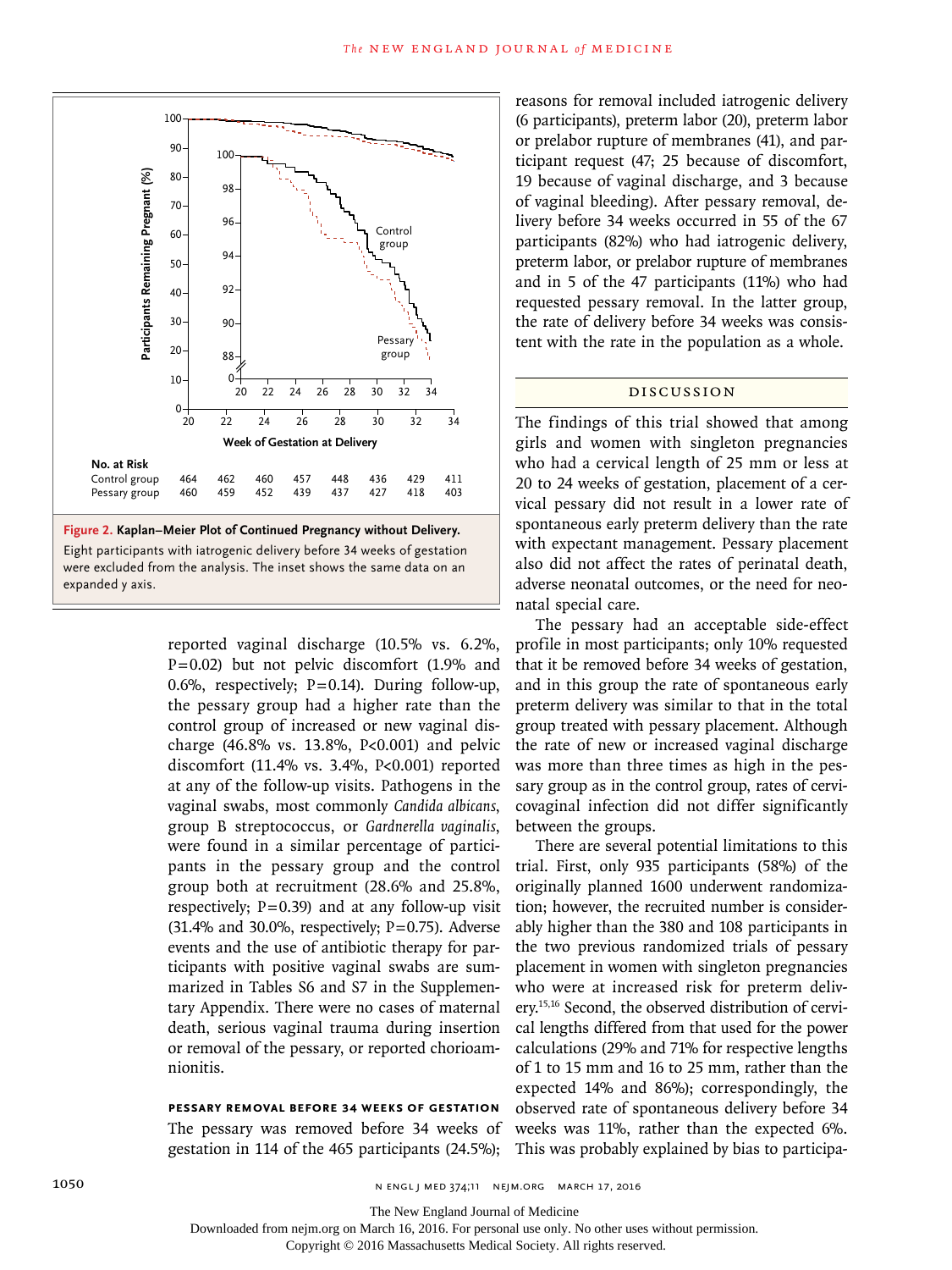tion among participants who had a shorter cervix. Third, the open-label nature of the trial could have affected medical decision making, such as the time of the removal of the pessary when the participant presents with contractions.

Post hoc subgroup analysis showed no significant benefit of the pessary with respect to the primary and secondary outcome measures among participants recruited in England or in other centers and among those who received and those who did not receive concomitant therapy with antibiotics or progesterone. Progesterone was administered to most participants who had a cervical length of 15 mm or less, and this therapy could potentially have attenuated any benefit from the cervical pessary in this group. In a previous randomized trial involving women with singleton pregnancies who had a cervical length of 15 mm or less, the rate of spontaneous delivery before 34 weeks was 34% among untreated controls as compared with 19% among those treated with progesterone.<sup>7</sup>

Our results are consistent with those of one previous randomized trial that showed no significant effect of pessary placement on spontaneous early preterm birth<sup>16</sup> but are discordant with those of another trial that showed a significantly lower rate of this outcome with a pessary than with no pessary.<sup>15</sup> The three trials were similar in design and in the median cervical length at randomization (approximately 20 mm), and all included operators who had training in pessary placement.15,16 The gestational age at randomization was higher in our trial than in the previous trials (23.5 weeks vs. 22.3 weeks $15$ and 21.9 weeks<sup>16</sup>), and 45% of the participants in our trial received prophylactic progesterone; data on the use of this therapy were not reported in the other trials.15,16 The rate of preterm delivery among the controls was substantially higher in the trial that showed benefit from the pessary<sup>15</sup> than in our trial or the other trial that showed no benefit (27% vs. 11% and 6%, respectively).16 There is no obvious explanation for this difference; participants in our trial were at least as likely as those in the previous positive trial to have major risk factors for preterm delivery, including previous preterm delivery and a very short cervix.<sup>23</sup>

In conclusion, this randomized trial showed that placement of a pessary in girls and women who were pregnant with singletons and who had a short cervix at 20 to 24 weeks of gestation did not result in a lower rate of preterm delivery before 34 weeks of gestation than the rate with expectant management.

Supported by a grant from the Fetal Medicine Foundation. No potential conflict of interest relevant to this article was reported.

Disclosure forms provided by the authors are available with the full text of this article at NEJM.org.

We thank Professor Zarko Alfirevic, University of Liverpool, United Kingdom, and Professor Steve Thornton, University of Exeter, United Kingdom, both members of the trial steering committee; Professor David Wright, Institute of Health Research, University of Exeter, United Kingdom, who provided the sample-size calculation and was responsible for trial data monitoring; and the following physicians who helped in the recruitment of participants: Ebru Celik, Antonio Leal, Esperanza Gonzalez, Anna Paula Mosconi, Mara Mitrea, Anna Smolin, Isabella Acosta, Amany Higazy, Davide Casagrandi Casanova, Nora Zymberi, Paula Vargas, Rafal Kocylowski, Rebecca Ertl, Rodrigo Terra, Yana Zinevich, James Anderson, Kastriot Dallaku, Roberto Conturso, Matthias Scheier, Lars Hellmeyer, Frederic Chantraine, Ilka Fuchs, Natasa Vrhkar, Marina Jakimovska, Penelope Sheehan, and Karen Reidy.

#### **References**

**1.** Office for National Statistics. Gestation-specific infant mortality, 2012 (http:// www.ons.gov.uk/ons/rel/child-health/ gestation-specific-infant-mortality-in -england-and-wales/2012/stb-gestation -specific-infant-mortality--2012.html).

**2.** Kodjebacheva GD, Sabo T. Influence of premature birth on the health conditions, receipt of special education and sport participation of children aged 6-17 years in the USA. J Public Health (Oxf) 2015 July 30 (Epub ahead of print).

**3.** Saigal S, Doyle LW. An overview of mortality and sequelae of preterm birth from infancy to adulthood. Lancet 2008; 371:261-9.

**4.** D'Onofrio BM, Class QA, Rickert ME, Larsson H, Långström N, Lichtenstein P. Preterm birth and mortality and morbidity: a population-based quasi-experimental study. JAMA Psychiatry 2013;70:1231-40. **5.** Iams JD, Goldenberg RL, Meis PJ, et al. The length of the cervix and the risk of spontaneous premature delivery. N Engl J Med 1996;334:567-72.

**6.** Heath VC, Southall TR, Souka AP, Elisseou A, Nicolaides KH. Cervical length at 23 weeks of gestation: prediction of spontaneous preterm delivery. Ultrasound Obstet Gynecol 1998;12:312-7.

**7.** Fonseca EB, Celik E, Parra M, Singh M, Nicolaides KH. Progesterone and the risk of preterm birth among women with a short cervix. N Engl J Med 2007;357:462-9. **8.** DeFranco EA, O'Brien JM, Adair CD, et al. Vaginal progesterone is associated with a decrease in risk for early preterm birth and improved neonatal outcome in

women with a short cervix: a secondary analysis from a randomized, double-blind, placebo-controlled trial. Ultrasound Obstet Gynecol 2007;30:697-705.

**9.** Hassan SS, Romero R, Vidyadhari D, et al. Vaginal progesterone reduces the rate of preterm birth in women with a sonographic short cervix: a multicenter, randomized, double-blind, placebo-controlled trial. Ultrasound Obstet Gynecol 2011;38:18-31.

**10.** Romero R, Nicolaides K, Conde-Agudelo A, et al. Vaginal progesterone in women with an asymptomatic sonographic short cervix in the midtrimester decreases preterm delivery and neonatal morbidity: a systematic review and metaanalysis of individual patient data. Am J Obstet Gynecol 2012;206(2):124.e1-19.

n engl j med 374;11 nejm.org March 17, 2016 1051 1051 1051

The New England Journal of Medicine

Downloaded from nejm.org on March 16, 2016. For personal use only. No other uses without permission.